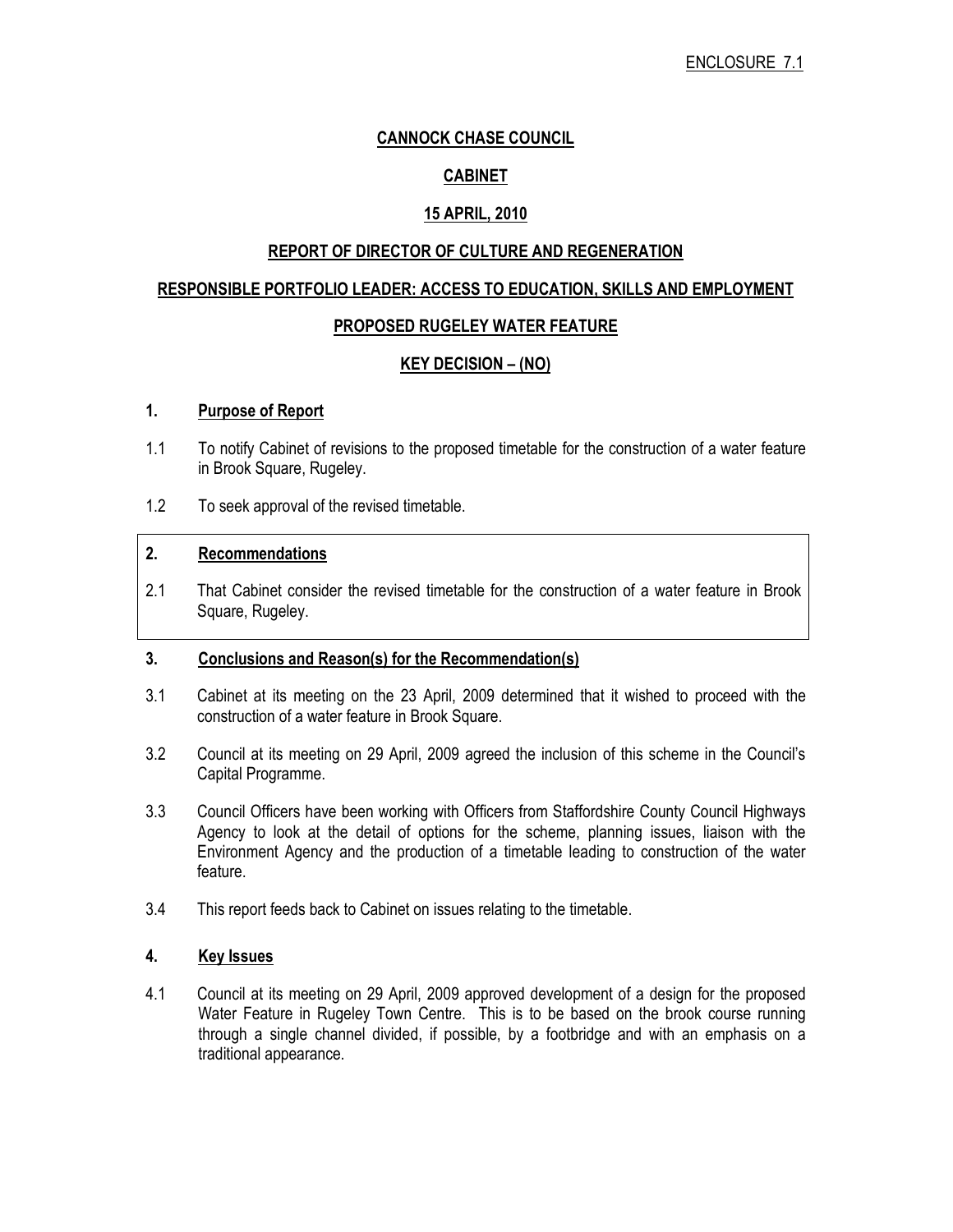- 4.2 Council also approved capital and revenue funding for the scheme from the use of existing Section 106 monies with any funding balance being met from variations to currently allocated Section 106 funds.
- 4.3 The scheme is currently being procured through the County Council. It is being designed by the County's highways structural engineers and will be built by their construction partner, Enterprise. This avoids the need for the contract to be separately tendered and allows the contractor to be involved in the design work, for example through their stonemason subcontractor, leading to more accurate coating.
- 4.4 In February, 2010 the design engineer provided the following estimated timescale for the scheme:-
	- Preparation of CAD drawings and visualisations for construction purposes by w/e 26 March, 2010
	- Consultation by CCDC 6 weeks (finish  $7<sup>th</sup>$  May 2010)
	- Preparation of final drawings based on output from consultation by w/e 4 June, 2010
	- Final approved by CCDC by w/e 18 June, 2010. (subject to Cabinet/Council dates)
	- Lead in time for contractor  $-12$  weeks
	- Approximate start on site 13 September, 2010
	- Construction period 6 weeks
	- Completion end October, 2010

 There were a number of caveats to the estimated programme, including the design and installation of any specialist features which are outside the County's control, e.g. water walls' and similar ornamental lighting; securing Environment Agency approval; the actual dates of Cabinet and Council meetings for approval of the final design and its funding. Should the works slip beyond the first week in November it would be the County Council's view that the work be delayed until after Christmas to avoid disruption to shopping.

- 4.5 The consultation materials including visualisations were completed on 31 March and are now available. However, based on the advice of the Monitoring Officer, the consultation process has been put on hold until after the elections.
- 4.6 Therefore, the effect on the current programme is as follows:
	- Consultation by CCDC for 6 weeks from 7 May, 2010 (end on 18 June 2010)
	- Preparation of final drawings based on output from consultation by w/e 16 July, 2010
	- Final approval by CCDC by w/e 30 July, 2010 (subject to Cabinet/Council dates)
	- Lead in time for contractor  $-12$  weeks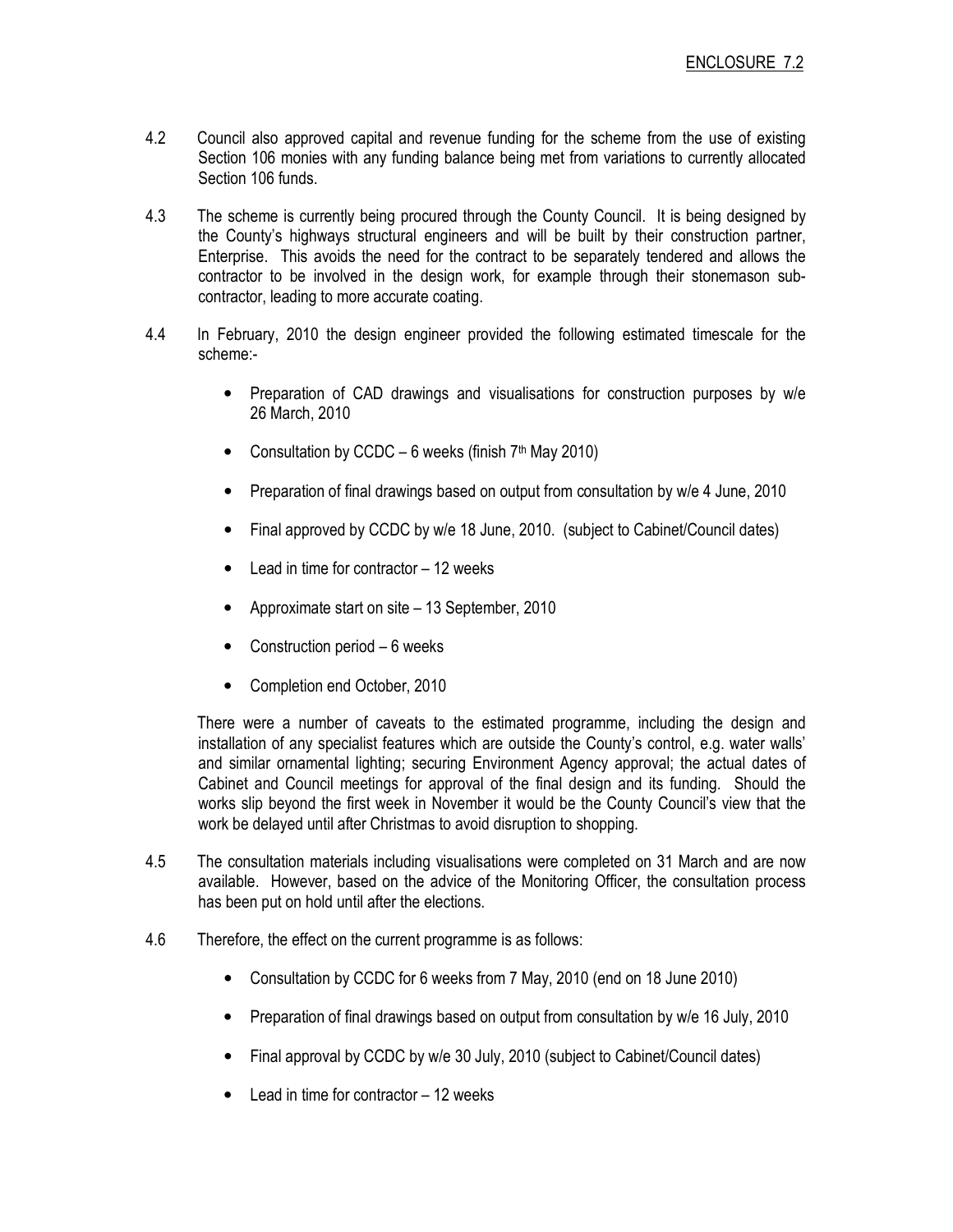- Approximate start on site 22 October, 2010
- Construction period  $-6$  weeks
- Completion 3rd December, 2010

 This programme is subject to the same uncertainties as above regarding the design and installation of any specialist features; Environment Agency approval; CCDC Cabinet and Council dates for decisions on the scheme and its funding.

- 4.7 Alternative means of procuring the contract have been explored with the County design engineer. The advantage of alternative procurement is that it may avoid the 12 week lead in period to a start on site which is currently requested by the County's construction partner. It will also avoid any conflicts with urgent and important highway works which may take precedence over the Water Feature. The disadvantage of alternative procurement is that it will require a tender process with more costs in detailed design work and contract preparation; a tender period of approximately 10 weeks inclusive of specification, additional design work, contractor response period and evaluation; and no certainty that alternative contractor can be secured with significantly reduced lead in time to a start on site. There will also be an increased risk of contractors not familiar with the scheme pricing to cover unknown risks. In addition, the involvement of the County's construction partner in the design and costings to date will be lost and the separate approval of the County Council as highway authority will be required to the design, the contractor and the works methodology.
- 4.8 On grounds of greater certainty on cost control (with the exception of any specialist installations), and because any timing gains are unlikely to be significant, it is recommended that the Council continue with the current arrangements with the County Council. To try to minimise the impact on the programme from the delay in carrying out the consultation stage the following should be considered:-
	- Reducing the consultation period to 3 weeks ending on 31<sup>st</sup> May 2010.
	- Securing authority from the Chief Executive in consultation with the Leader for the Environment to agree the final scheme provided that the scheme does not require funding approval from a meeting with the Council
	- Pressing the County Council to reserve a construction works 'slot' with their construction partner with the aim of completing works no later than the first week in November, 2010. To do so the County Council will identify a final scheme approval date for the District Council to work to.
- 4.9 Based on the suggestions made above, a revised timetable for consideration based on the existing project delivery arrangements would be as follows:
	- Consultation by CCDC for 3 weeks from 7 May, 2010 (end on 31<sup>st</sup> May 2010)
	- Preparation of final drawings based on output from consultation by w/e 25 June, 2010
	- Final approval by CCDC by w/e 30 July, 2010 (Cabinet meeting on 22 July 2010 tbc)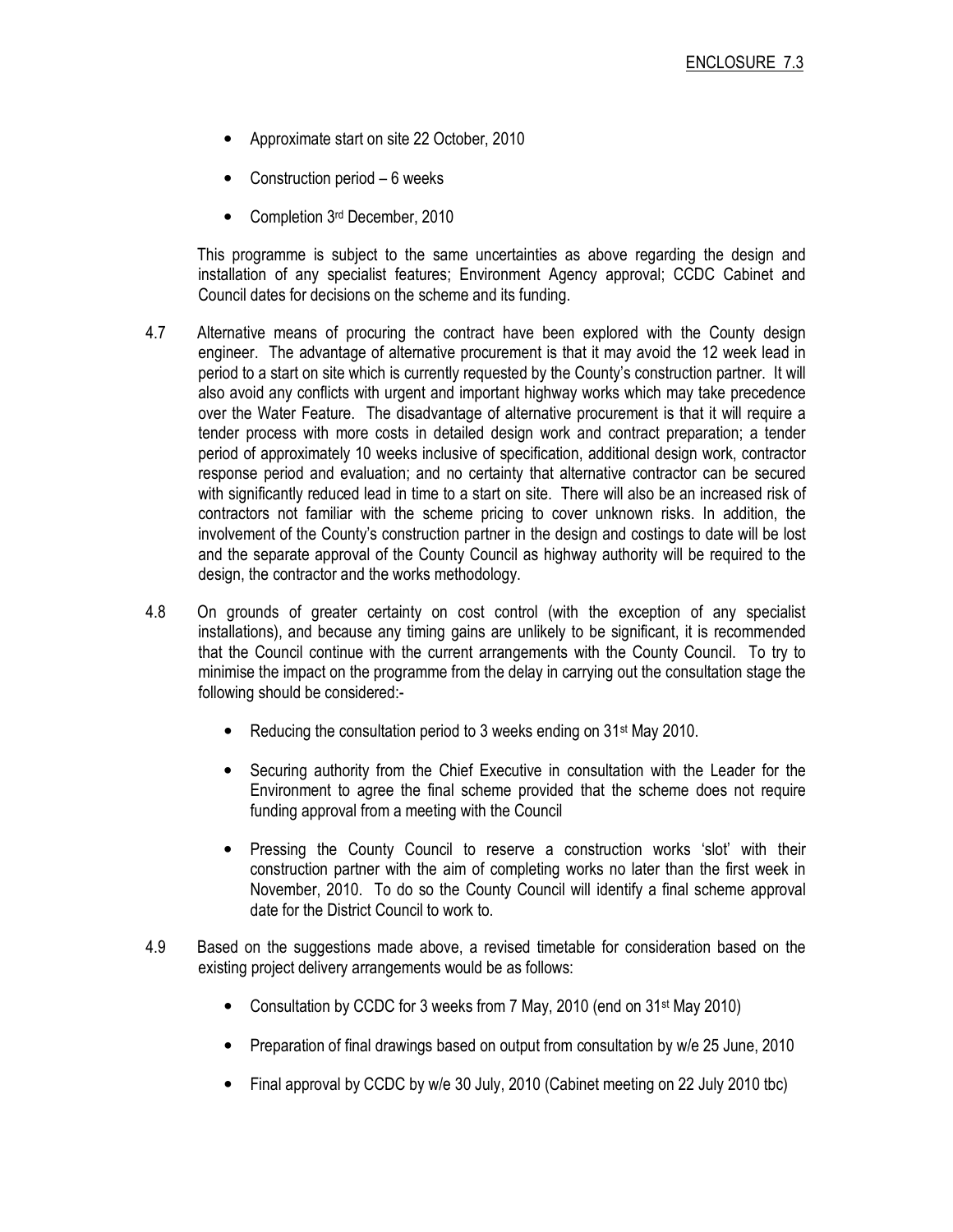- Lead in time for contractor to negotiate a revised 10 week lead in period rather than current 12 weeks with Staffordshire Highways Agency & Enterprise.
- Approximate start on site by 8 October, 2010
- Construction period 6 weeks
- Completion 19th November, 2010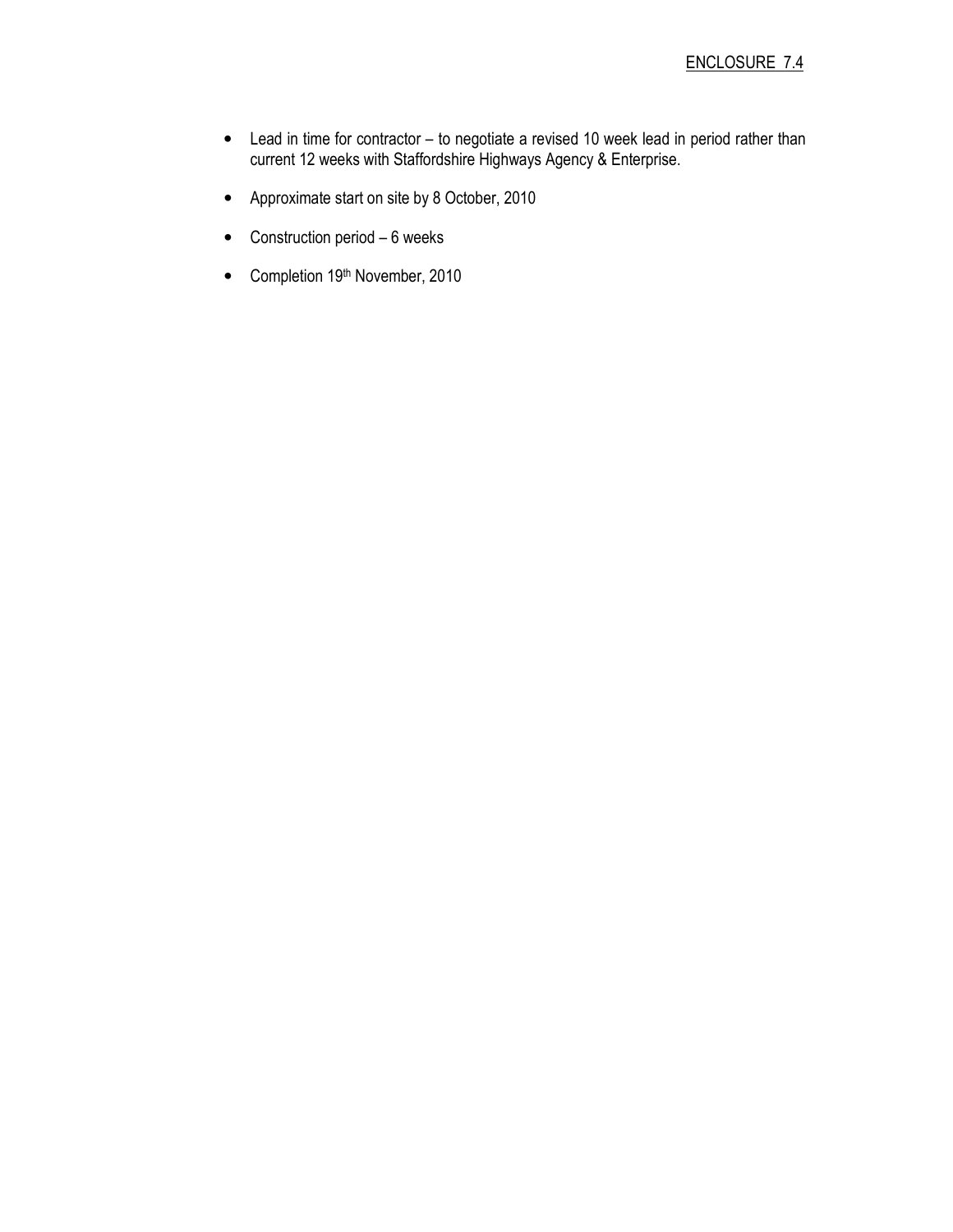# REPORT INDEX

| <b>Background</b>                                                                             | <b>Section 1</b>   |
|-----------------------------------------------------------------------------------------------|--------------------|
| Details of Matters to be Considered i.e. Options Considered, Outcome<br>of Consultations etc. | <b>Section 2</b>   |
| <b>Contribution to CHASE</b>                                                                  | <b>Section 3</b>   |
| <b>Financial Implications</b>                                                                 | Section 4          |
| <b>Human Resource Implications</b>                                                            | <b>Section 5</b>   |
| <b>Legal Implications</b>                                                                     | Section 6          |
| <b>Section 17 (Crime Prevention) Implications</b>                                             | <b>Section 7</b>   |
| <b>Human Rights Act Implications</b>                                                          | <b>Section 8</b>   |
| <b>Data Protection Act Implications</b>                                                       | Section 9          |
| <b>Risk Management Implications</b>                                                           | <b>Section 10</b>  |
| <b>Equality and Diversity Implications</b>                                                    | <b>Section 11</b>  |
| <b>Other Options Considered</b>                                                               | <b>Section 12</b>  |
| <b>List of Background Papers</b>                                                              | <b>Section 13</b>  |
| Annexes to the Report i.e. copies of correspondence, plans etc.                               | Annex 1, 2, 3 etc. |
| Report Author Details (name, title and extension number)                                      |                    |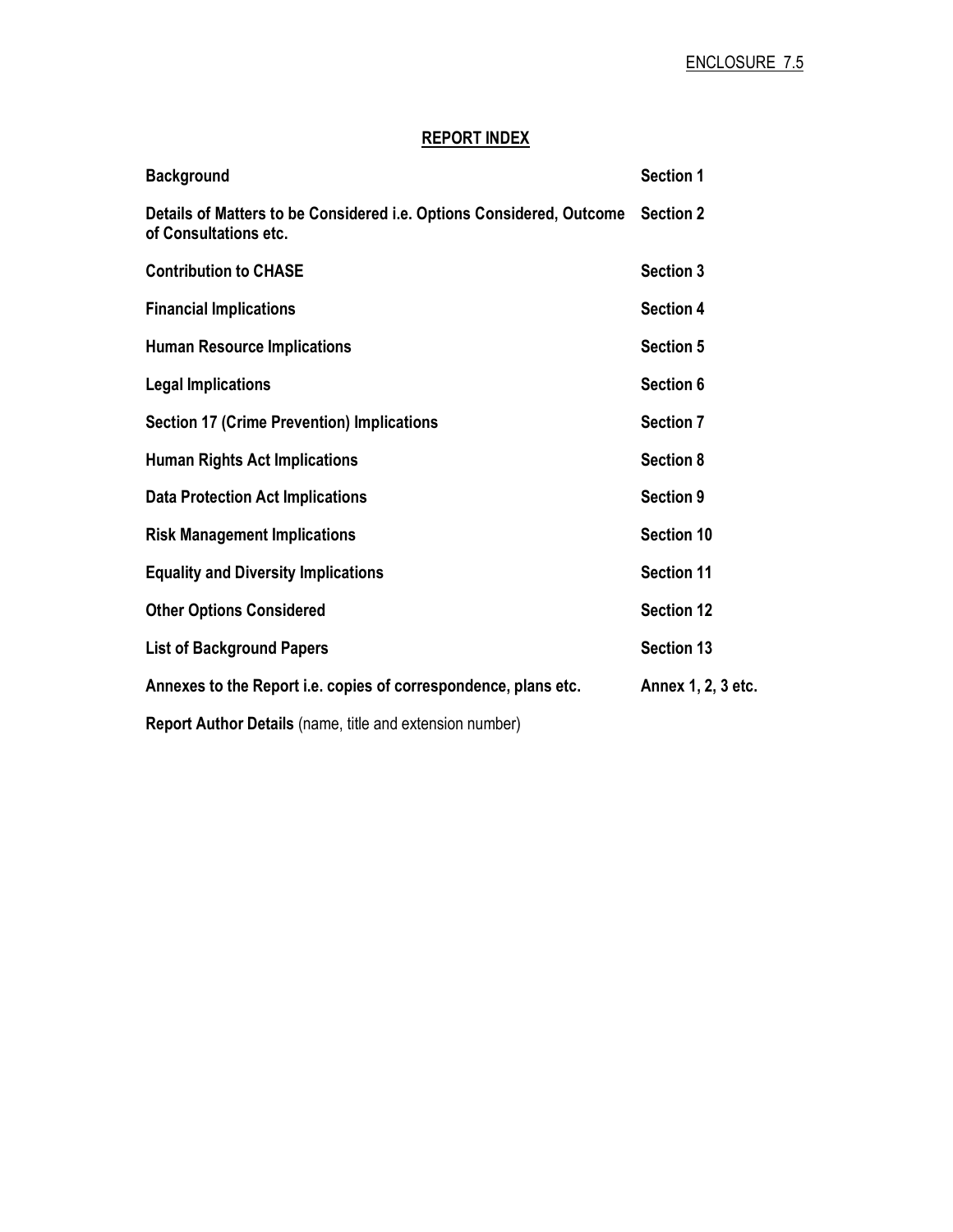### Section 1

#### **Background**

Following the collapse of the culvert in Brook Square Rugeley in 2008, the War Memorial has been relocated to Anson Street and the culvert has been rebuilt in a manner which will allow the water course to be exposed and finished to create an open water feature.

In April 2009, Cabinet resolved to proceed with a scheme to provide a water feature in Brook Square. The meeting also considered a number of potential designs and, after considering a briefing note of a survey of residents provided by the Leader, resolved to develop a design based on a single channel, if possible divided by a footbridge, with a design of traditional appearance.

Cabinet also recommended that Council approve the capital and revenue funding for the scheme from the use of existing S106 monies, with any funding balances being met from variations to unallocated S106 funds.

Council approved the recommendations of Cabinet in April 2009.

Following the reinstatement of Brook Square, the County Council has commenced work on design options for the water in conjunction with Cannock Chase officers with the aim of these being consulted on prior to a final decision of the District Council as to the preferred scheme. The original estimated programme for the works aimed to complete construction in October 2010.

As the Rising Brook is classed as "Main River" the water feature proposal is considered to be covered by "permitted development" rights under the Town and Country General Permitted Development Order (GPDO) 1995 Schedule 2 Part 15 Class A (b) in that it comprises development by/or on behalf of the EA in/on any watercourse required in connection with the improvement, maintenance, or repair of that watercourse.

#### Section 2

#### Details of Matters to be Considered

See Key Issues section.

#### Section 3

#### Contribution to CHASE

Provided the exposed watercourse scheme is designed and constructed to a high quality, the feature will contribute to the Environment objectives of CHASE.

#### Section 4

#### Financial Implications

Provision of £72,000 currently exists within the Section 106 Capital Programme for Rugeley Town Centre Water Feature with revenue implications being reflected in the General Fund Revenue Budget.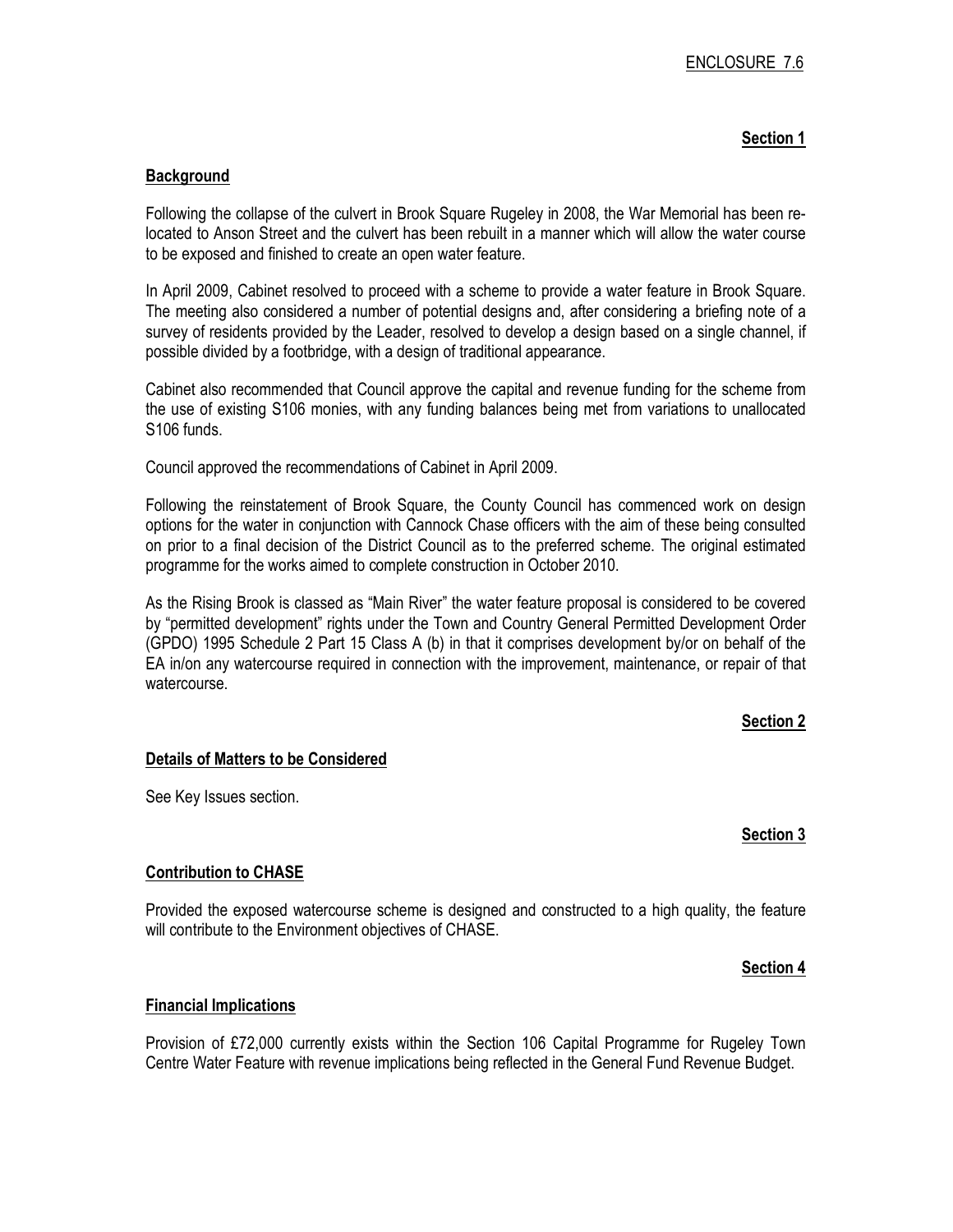The cost of the scheme will be dependant upon the outcome of the consultation and a recommended design and will be subject to a further report to Cabinet

### Section 5

#### Human Resource Implications

There are no identified Human Resource implications arising from this report.

### Section 6

### Legal Implications

Section 137 of the Local Government Act 1972 enables local councils to spend a limited amount of money for purposes for which they have no other specific statutory expenditure. The basic power is for a local council to spend money (subject to the statutory limit) on purposes for the direct benefit of its area, or part of its area, or all or some of its inhabitants.

The Council also has the power to expend resources where it considers it would promote the wellbeing of the inhabitants of the District. This power is contained in s.2 Local Government Act 2000, which provides:

- (1) Every local authority are to have power to do anything which they consider is likely to achieve any one or more of the following objects –
	- (a) the promotion or improvement of the economic well-being of their area,
	- (b) the promotion or improvement of the social well-being of their area, and
	- (c) the promotion or improvement of the environmental well-being of their area.
- (2) The power under subsection (1) may be exercised in relation to or for the benefit of  $-$ 
	- (a) the whole or any part of a local authority's area, or
	- (b) all or any persons resident or present in a local authority's area.
- (3) In determining whether or how to exercise the power under subsection (1), a local authority must have regard to their strategy under section 4.
- (4) The power under subsection (1) includes power for a local authority to  $-$ 
	- (a) incur expenditure,
	- (b) give financial assistance to any person,
	- (c) enter into arrangements or agreements with any person,
	- (d) co-operate with, or facilitate or co-ordinate the activities of, any person,
	- (e) exercise on behalf of any person any functions of that person, and
	- (f) provide staff, goods, services or accommodation to any person.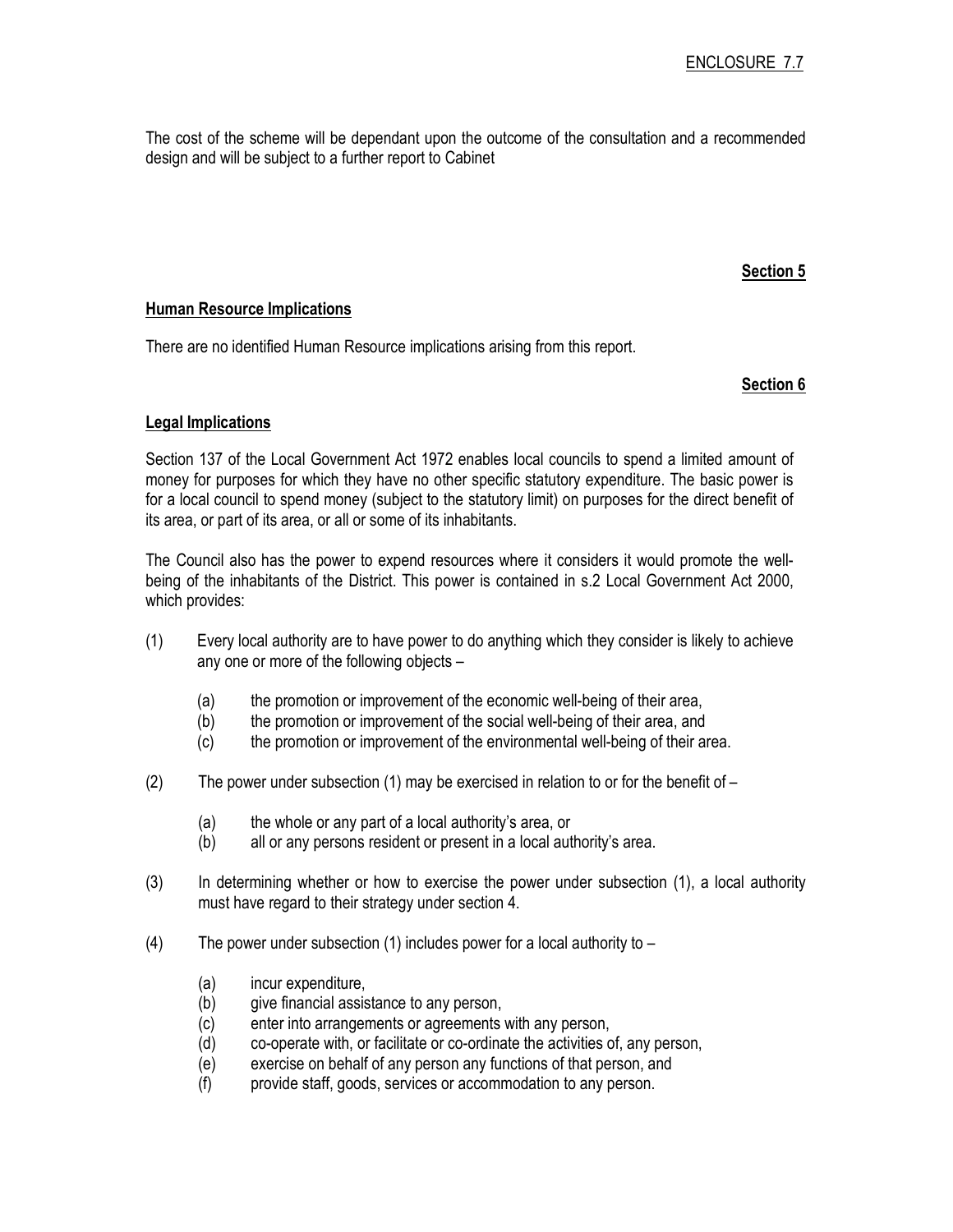(5) The power under subsection (1) includes power for a local authority to do anything in relation to, or for the benefit of, any person or area situated outside their area if they consider that it is likely to achieve any one or more of the objects in that subsection.

The Council can use s.106 funds that have yet to be expended under a s.106 agreement provided that the wording of the S106 agreement enables the funds to be used for this purpose. In the event that surplus funds remain after the Council has discharged its obligations under a s.106 agreement, then providing there is no contractual limitation or bar, the Council would be able to use such surplus funds for alternative purposes providing such expenditure could satisfy s.137 and/or s.2 of the Local Government Act 1972 and 2000 (respectively).

# Section 17 (Crime Prevention) Implications

There are no new implications under Section 17 arising from the recommendations to consider the revised timetable for the delivery of a water feature in Brook Square, Rugeley.

# Human Rights Act Implications

There are no implications under the Human Rights Act 1998 arising from this report.

#### Section 9

Section 8

Section 7

# Data Protection Act Implications

There are no identified implications in respect of the Data Protection Act arising from this report.

# Section 10

# Risk Management Implications

The main risks to delivery of this scheme are

- a) the design and installation of any specialist features which are outside the County's control, e.g. water walls' and similar; ornamental lighting;
- b) securing Environment Agency approval;
- c) the actual dates of Cabinet and Council meetings for approval of the final design and its funding.

# Section 11

# Equality and Diversity Implications

There are no Equality and Diversity implications arising from this report.